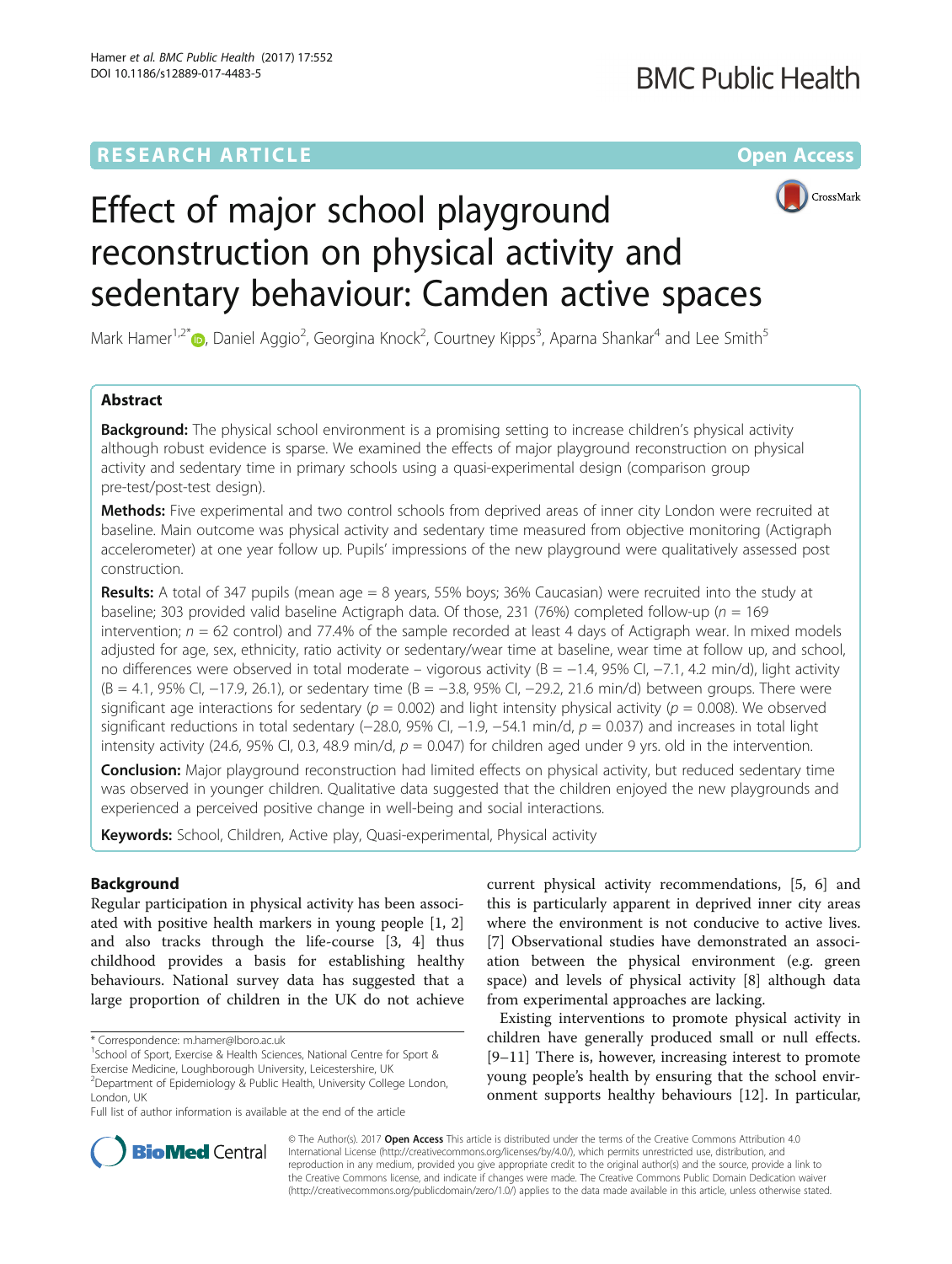the physical school environment has attracted interest [\[12](#page-6-0)] although there is presently limited robust empirical evidence on the effects of changing the physical environment on activity levels in children. Existing data on the effects of playground design on physical activity have produced mixed findings [[13](#page-6-0), [14\]](#page-6-0) likely owing to weaknesses in intervention design and lack of long term follow up.

Existing interventions of physical school environments have mostly attempted to modify playground markings and, to the best of our knowledge, only one study investigated the impact of "major" playground reconstruction [[15](#page-6-0)]. This study, performed in north America, used direct observation to assess physical activity during the school day. This method limits the ability to examine carry over effects outside the school environment (ie, at weekends and during evenings), and without objective assessment one cannot tease apart intervention influences on the full spectrum of physical activity intensity, including sedentary time. The aim of the present study was to examine the effects of major playground reconstruction on objective physical activity and sedentary levels in schools recruited from inner city London. We hypothesized that the intervention would promote total daily physical activity and reduce sedentary time, largely at school. The design of playgrounds was facilitated through consultation with children to inform imaginative play environments.

#### Methods

#### Study design and recruitment

Camden Active Spaces was a school-based quasiexperimental study examining physical activity before (summer term 2014) and after (summer term 2015) major playground reconstruction. The study protocol has been previously published [\[16\]](#page-6-0) before analysis of any data. The schools were selected by Camden Borough Council based on the highest levels of deprivation (proportion of free school meals) and local area-level data on childhood obesity. Researchers attended assemblies in April/May 2014 to disseminate information on Camden Active Spaces, and children were given participant study information sheets. In order to make parents aware of the study an information sheet was distributed to them (translated into different languages where required). Head teachers from each school provided explicit written consent for their schools and school children to take part in the study. Parents were given the option to "optout" their child(ren). The study was presented as voluntary and children were free to withdraw at any time. Ethical approval was granted by the University College London Research Ethics Committee (4400/002).

#### Intervention

Camden Borough Council appointed two design teams through competitive tender to re-design existing school playgrounds (five primary schools and two secondary schools). However, as appropriate controls for secondary schools could not be identified the present analyses focused only on primary schools. The design teams undertook consultations with teachers and children from each school in order to inform their designs. The primary goal was to design playground areas conducive to physical activity via active play, with bespoke features to engage children to become more active. Each school received a unique playground design, for example displayed in Fig. 1. Unique features included new AstroTurf games pitches, climbing frames, trampolines, monkey bars, and outdoor gyms, which were designed based on themes emerging from consultations (e.g. ancient ruins, volcanoes, clouds etc.). The research team did not provide input into the design of the playgrounds. Building work started in August 2014 and new playgrounds were completed by December 2014 in all schools.

#### Primary outcome: Physical activity assessment

Trained researchers fitted accelerometers (waist mounted Actigraph GT3X) to children during the school day. Children were asked to wear the device during waking hours every day for seven consecutive days, but not during water-based activities or sleep. Devices were programmed to sample at 30 Hz. Our protocol followed methods used in the International Childrens' Accelerometry Database study [\[2\]](#page-6-0). Briefly, data files were reintegrated to a 60-s epoch and none wear time was defined as 60 min of consecutive zeros, allowing for 2 min of none zero interruptions. The first partial day of wear was excluded from our analyses in order to reduce the possibility of reactivity to wearing the device (ie, increased physical activity driven by novelty effect). All children with at least 1 school day and at least 500 min of measured monitor wear time between 07:00 AM and midnight were included. Total physical activity was expressed as total counts, including sedentary minutes, divided by measured time per day



Fig. 1 A new playground construction in the Camden Active Spaces project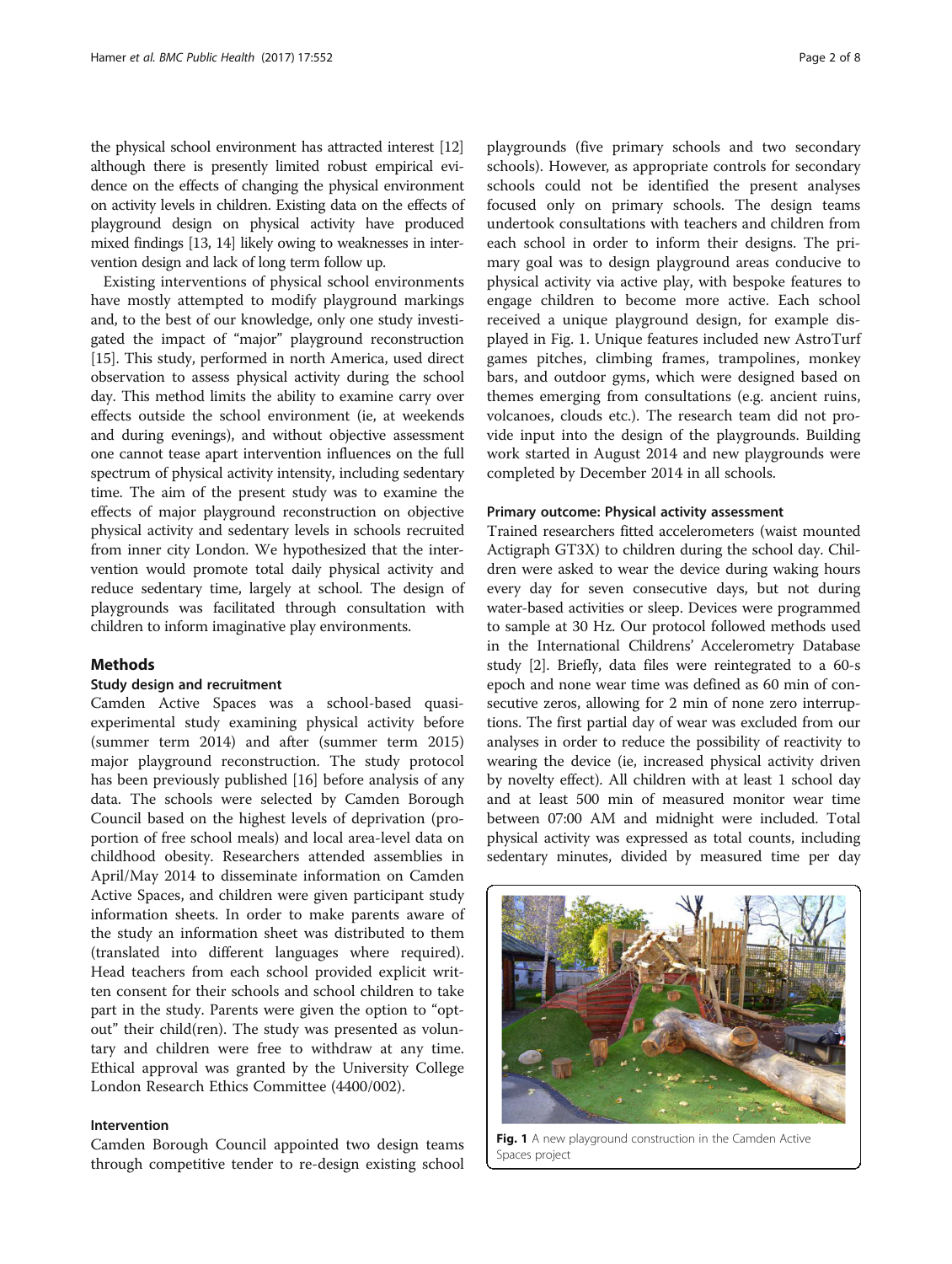(counts/min, cpm). Time spent sedentary was defined as all minutes less than 100 cpm, light activity from 100 up to 3000 cpm, and moderate-vigorous physical activity (MVPA) as more than 3000 cpm. In an attempt to maximise response rates and adherence to protocol, each child who completed the wear protocol was awarded a onemonth swimming voucher and entered into a prize draw to win an iPod Touch. All schools taking part in the study were entered into a separate prize draw to win one of two Nintendo Wiis.

#### Secondary outcomes

Weight and body composition were measured using the Tanita SC-330 Body Composition Analyser (Tanita Inc., IL, USA) in light clothing, and height was measured using the Leicester Height measure with participants in the Frankfort plane. Body mass index (BMI) was calculated from weight (kg)/height squared (m<sup>2</sup>). Four fitness tests were carried out: grip strength was assessed from the dominant hand using a hand held Dynamometer; the standing horizontal jump test was performed to assess leg strength; peak flow was measured using a peak flow meter to assess lung function; and the sit-and-reach test to assess flexibility. All tests were performed three times and the highest recording was used for analyses.

#### Covariates

Participants' age (grouped as <9 years and 9–10 years), sex, and ethnic background (Caucasian, Mixed, Asian, Black, Other) was self-reported although children were supervised by the researchers and assistance provided where necessary.

#### Process evaluation

A process evaluation was carried out one year post construction of the new playground. The evaluation aimed to explore children's playground engagement; from children's, parent's and teacher's accounts of their experiences (see Additional file [1:](#page-5-0) Table S1 for topic guide). At two intervention schools, semi-structured focus groups with 12 children (6 from each school) and face-to-face individual interviews with two teachers and two parents were carried out. Audio recordings were transcribed verbatim.

#### Analyses

Differences in baseline characteristics between control and intervention schools were examined using independent samples T-tests ( $p < 0.05$  denoted as significance level). Mixed models, adjusted for age, sex, ethnicity, the ratio of activity/wear time at baseline, wear time at follow up (as fixed effects), and school (as random effect, to account for clustering at school level) were employed to compare physical activity (MVPA and light activity) at follow up between intervention and control. We also examined sedentary time as the outcome, but for these analyses we adjusted for the ratio of baseline sedentary/wear time instead. We examined the physical activity/sedentary outcomes separately over the standard school day (09:00–15.00) and also for the total day (07:00–00:00) (including weekends). As a post hoc analysis, an age interaction term (binary variable: <9 yrs./9–10 yrs) was fitted to the model. All analyses were conducted using SPSS version 22 with statistical significance as  $p < 0.05$ .

Thematic analysis, a qualitative method for identifying, analysing, and reporting themes, was used to analyse focus group and interview data. Thematic analysis was chosen to provide a rich description of the data and to identify themes at an explicit level using a realist approach [[17\]](#page-6-0). Transcripts were reviewed independently by two researchers (GK, LS) who each generated an initial list of codes. These lists were then amended and refined through discussion until a single list was agreed. All transcripts were coded and entered into NVivo version 10 (QSR International Pty Ltd., 2012). Once the coding had been agreed, the coded transcripts were reviewed to search for common themes specifically related to children's playground engagement.

#### Results

#### Baseline characteristics

A total of 347 participants from 5 intervention and 2 control schools were recruited into the study at baseline. Valid baseline Actigraph data were provided in 303 children, and of those, 231 (76%) completed follow-up. Reasons for drop-out included left school/absent on day of follow up data collection ( $n = 14$ ), refusal to wear accelerometer at follow up ( $n = 12$ ), insufficient wear time ( $n = 21$ ), and failure to return device ( $n = 25$ ). There were no differences in drop-out between control and intervention groups (17.3% vs. 25.8%,  $p = 0.13$ ), and no other significant differences in characteristics (age, sex, BMI, ethnicity) between drop-outs and the final analytic sample were observed.

Table [1](#page-3-0) displays the baseline characteristics of participants in control and intervention groups. In the overall sample, 77.4% recorded at least 4 days of Actigraph wear and 7.4% only 1 day of wear at baseline. The groups were largely similar except for slight differences in ethnic distribution (greater proportion of Asian and Black children in control), and Actigraph wear time. In models adjusted for wear time, total MVPA at baseline did not significantly differ between groups  $(B = 4.1 \text{ min/d}, 95\% \text{ CI}, -0.8, 8.9, p = 0.10),$  although total sedentary time was higher in the control group  $(B = 41.5 \text{ min/d}, 95\% \text{ CI}, 25.4, 57.5, p = 0.001) \text{ and}$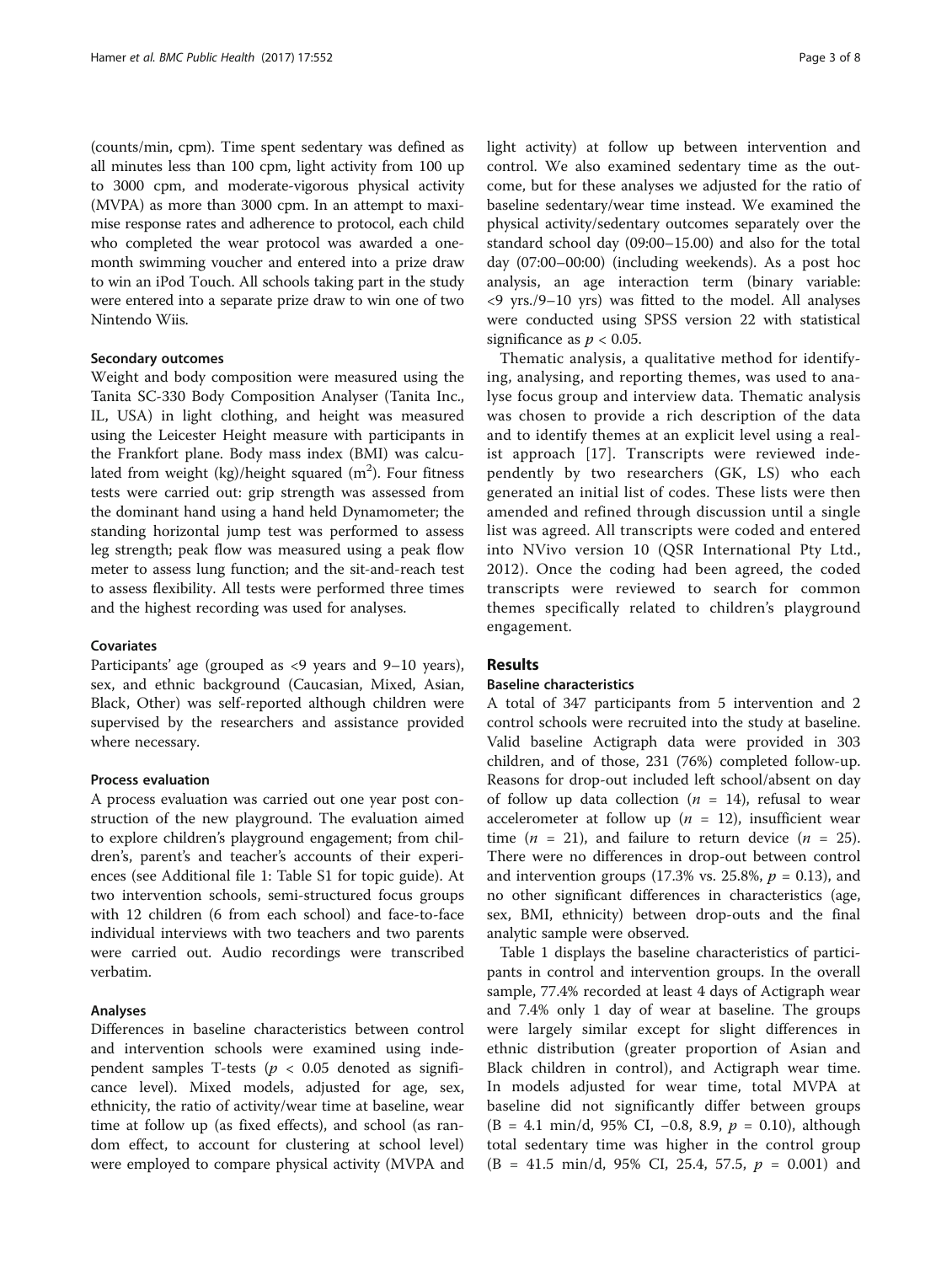<span id="page-3-0"></span>Table 1 Baseline characteristics of the sample

| Variable                             | Control ( $n = 62$ ) | Intervention ( $n = 169$ ) | $p$ -value |
|--------------------------------------|----------------------|----------------------------|------------|
| Age distribution (%)                 |                      |                            |            |
| $< 9$ yrs                            | 30 (48.4)            | 95 (56.2)                  | 0.29       |
| $9-10$ yrs                           | 32 (51.6)            | 74 (43.7)                  |            |
| Sex (%)                              |                      |                            |            |
| Female                               | 33 (53.2)            | 79 (46.7)                  | 0.38       |
| Male                                 | 29 (46.8)            | 90 (53.2)                  |            |
| Ethnicity (%)                        |                      |                            |            |
| Caucasian                            | 20 (32.2)            | 60 (35.5)                  | 0.03       |
| Mixed                                | 5(8.1)               | 24 (14.2)                  |            |
| Asian                                | 15 (24.2)            | 23 (13.6)                  |            |
| Black                                | 16 (25.8)            | 26 (15.4)                  |            |
| Other                                | 6(9.7)               | 36(21.3)                   |            |
| Body mass index (kg/m <sup>2</sup> ) | $17.3 \pm 2.9$       | $17.5 \pm 3.4$             | 0.63       |
| Body fat (%)                         | $22.6 \pm 7.0$       | $21.5 \pm 7.4$             | 0.30       |
| Hand grip (kg)                       | $13.4 \pm 3.8$       | $13.0 \pm 4.7$             | 0.52       |
| Sit and reach (cm)                   | $23.2 \pm 5.8$       | $23.2 \pm 16.9$            | 0.98       |
| Horizontal jump (cm)                 | $110.4 \pm 18.5$     | $106.8 \pm 20.7$           | 0.23       |
| Peak flow (I/min) <sup>a</sup>       | $204.9 \pm 41.9$     | $154.0 \pm 55.7$           | 0.001      |
| Actigraph wear time (min/d)          | $715.2 \pm 85.9$     | $755.9 \pm 83.9$           | 0.001      |
| Valid wear days                      | $4.3 \pm 1.5$        | $4.7\,\pm\,1.7$            | 0.14       |
| Total MVPA (min/d)                   | $24.8 \pm 12.3$      | $30.1 \pm 17.5$            | 0.03       |
| Total light activity (min/d)         | 337.6 ± 70.9         | $392.2 \pm 56.9$           | 0.001      |
| Total sedentary (min/d)              | $352.7 \pm 55.9$     | $333.6 \pm 75.4$           | 0.07       |
| School time MVPA (min/d)             | $14.1 \pm 7.6$       | $13.6 \pm 7.5$             | 0.69       |
| School light activity (min/d)        | $158.7 \pm 29.5$     | $178.1 \pm 31.1$           | 0.001      |
| School time sedentary (min/d)        | $187.2 \pm 32.3$     | $168.3 \pm 32.2$           | 0.001      |

Data presented as mean ± SD unless stated

MVPA Moderate to vigorous physical activity

age and height adjusted

light activity lower (B = −27.9 min/d, 95% CI, −42.3, −13.5,  $p = 0.001$ ) compared to intervention.

#### Effects of intervention

In mixed models no differences were observed in physical activity or sedentary time between control and intervention over the whole day (Table [2](#page-4-0)) or specifically during school time (Table [3](#page-4-0)).

In post-hoc analyses there were significant age interactions for sedentary ( $p = 0.002$ ) and light intensity physical activity ( $p = 0.008$ ). Compared to control, children under 9 yrs. of age in the intervention group demonstrated reductions in total sedentary time (−28.0, 95% CI, −1.9,  $-54.1$  min/d,  $p = 0.037$ ) and increases in total light intensity physical activity at follow up (24.6, 95% CI, 0.3, 48.9 min/d,  $p = 0.047$ ), although no effects were observed in older children (aged 9–10 yrs) (Table [2\)](#page-4-0). These effects were also seen over the school day (Table [3](#page-4-0)).

In sensitivity analyses we re-processed all data using 5-s epochs in an attempt to uncover sporadic bursts of activity that could have been smoothed out by the longer 60 s epoch employed. However the results were not appreciably changed (data not shown). In a further analysis we re-run the models after removing children with only one day of Actigraph wear although results did not change.

No main effects or age interactions were observed for any of the secondary outcomes (data not shown).

#### Process evaluation

Three primary themes were identified (see Additional file [1](#page-5-0): Table S2), ordered by prevalence: 1) enjoyment, 2) perceived changes in well-being, 3) social interactions. Extracted quotes are provided in Additional file [1](#page-5-0): Table S3.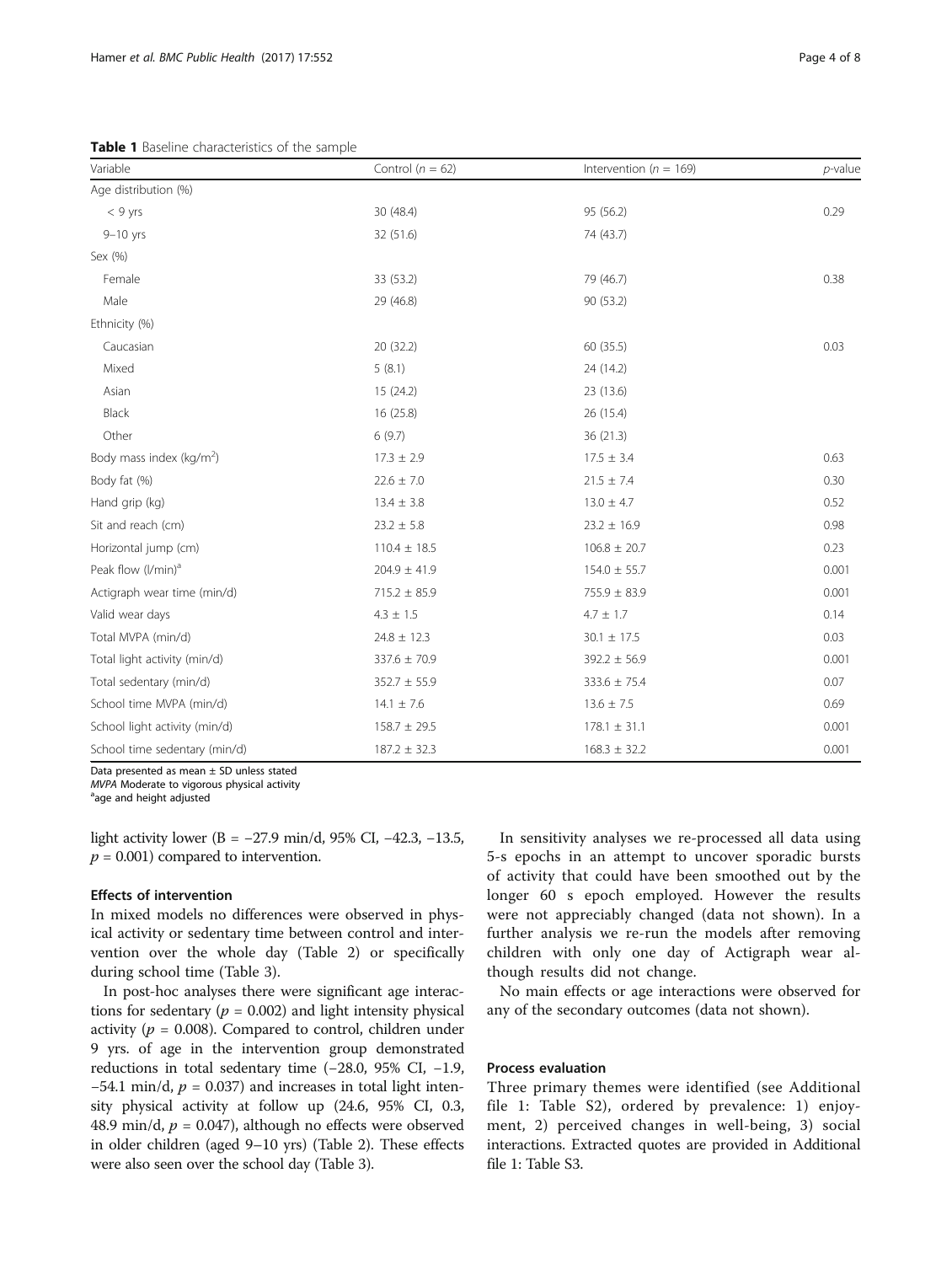<span id="page-4-0"></span>Table 2 Physical activity and sedentary time (total day: 07:00-00:00) at one year follow up in the intervention children compared to control

|                   | Full sample                | Under 9 yr. olds             | 9-10 yr. olds               |
|-------------------|----------------------------|------------------------------|-----------------------------|
| Sedentary (min/d) |                            |                              |                             |
| Control           | Ref                        | Ref                          | Ref                         |
| Intervention      | $-3.8$ $(-29.2, 21.6)$     | $-28.0$ ( $-1.9$ , $-54.1$ ) | 18.7 (-20.6, 57.9)          |
| Light PA (min/d)  |                            |                              |                             |
| Control           | Ref                        | Ref                          | Ref                         |
| Intervention      | $4.1$ (-17.9, 26.1)        | 24.6 (0.3, 48.9)             | $-13.1$ ( $-46.2$ , 20.1)   |
| MVPA (min/d)      |                            |                              |                             |
| Control           | Ref                        | Ref                          | Ref                         |
| Intervention      | $-1.4$ $(-7.1, 4.2)$       | $3.5$ (-3.0, 10.0)           | $-7.7$ ( $-18.3$ , 2.9)     |
| Total cpm         |                            |                              |                             |
| Control           | Ref                        | Ref                          | Ref                         |
| Intervention      | $-5.5$ ( $-119.9$ , 108.9) | $109.1 (-2.8, 221.0)$        | $-135.8$ ( $-344.6$ , 73.1) |

Coefficients (95% CI) adjusted for age, sex, ethnicity, ratio activity or sedentary/wear time at baseline, wear time at follow up (as fixed effects), and school (as random effect)

#### **Discussion**

This quasi-experimental study is the first to assess the effects of major playground reconstruction in UK schools on objectively assessed physical activity and sedentary time. At one year follow up we found reductions in sedentary time that was displaced by increased light intensity activity in younger children under 9 years of age. There were no effects on MVPA or any secondary outcomes.

#### Strengths and limitations

It was not feasible to randomise schools although control and intervention children were largely comparable in terms of socio-demographic and physical variables

(such as BMI and fitness data). Indeed, randomised controlled trial designs are more suited to interventions targeted at the individual as oppose to natural experiments. Based on our prior calculations [\[16\]](#page-6-0) the final sample size was underpowered to detect small changes in MVPA, although such effects are unlikely to be clinically meaningful. No consensus currently exists regarding appropriate cut points in children's accelerometry studies [[18\]](#page-6-0) thus we chose to use a conservative cut point to derive MVPA. Some moderate intensity activity could therefore have been misclassified as light activity. Nevertheless, the low proportion of children meeting the physical activity guideline in the present study is consistent with data from a prior survey using self report where

Table 3 Physical activity and sedentary time (school day: 09:00–15:00) at one year follow up in the intervention children compared to control

|                   | Full sample                | Under 9 yr. olds             | 9-10 yr. olds               |
|-------------------|----------------------------|------------------------------|-----------------------------|
| Sedentary (min/d) |                            |                              |                             |
| Control           | Ref                        | Ref                          | Ref                         |
| Intervention      | $-6.8$ ( $-38.8$ , 25.2)   | $-19.0$ ( $-1.0$ , $-37.0$ ) | $11.2 (-33.8, 56.4)$        |
| Light PA (min/d)  |                            |                              |                             |
| Control           | Ref                        | Ref                          | Ref                         |
| Intervention      | $6.9$ ( $-19.4$ , 33.1)    | $17.1$ $(0.1, 34.2)$         | $-7.1$ $(-46.6, 32.5)$      |
| MVPA (min/d)      |                            |                              |                             |
| Control           | Ref                        | Ref                          | Ref                         |
| Intervention      | $-0.8$ $(-7.1, 5.5)$       | $1.6$ ( $-2.4$ , 5.6)        | $-5.0$ ( $-10.5$ , 0.5)     |
| Total cpm         |                            |                              |                             |
| Control           | Ref                        | Ref                          | Ref                         |
| Intervention      | $-5.5$ ( $-119.9$ , 108.9) | 109.1 (-2.8, 221.0)          | $-135.8$ ( $-344.6$ , 73.1) |

Coefficients (95% CI) adjusted for age, sex, ethnicity, ratio activity or sedentary/wear time at baseline, wear time at follow up (as fixed effects), and school (as random effect)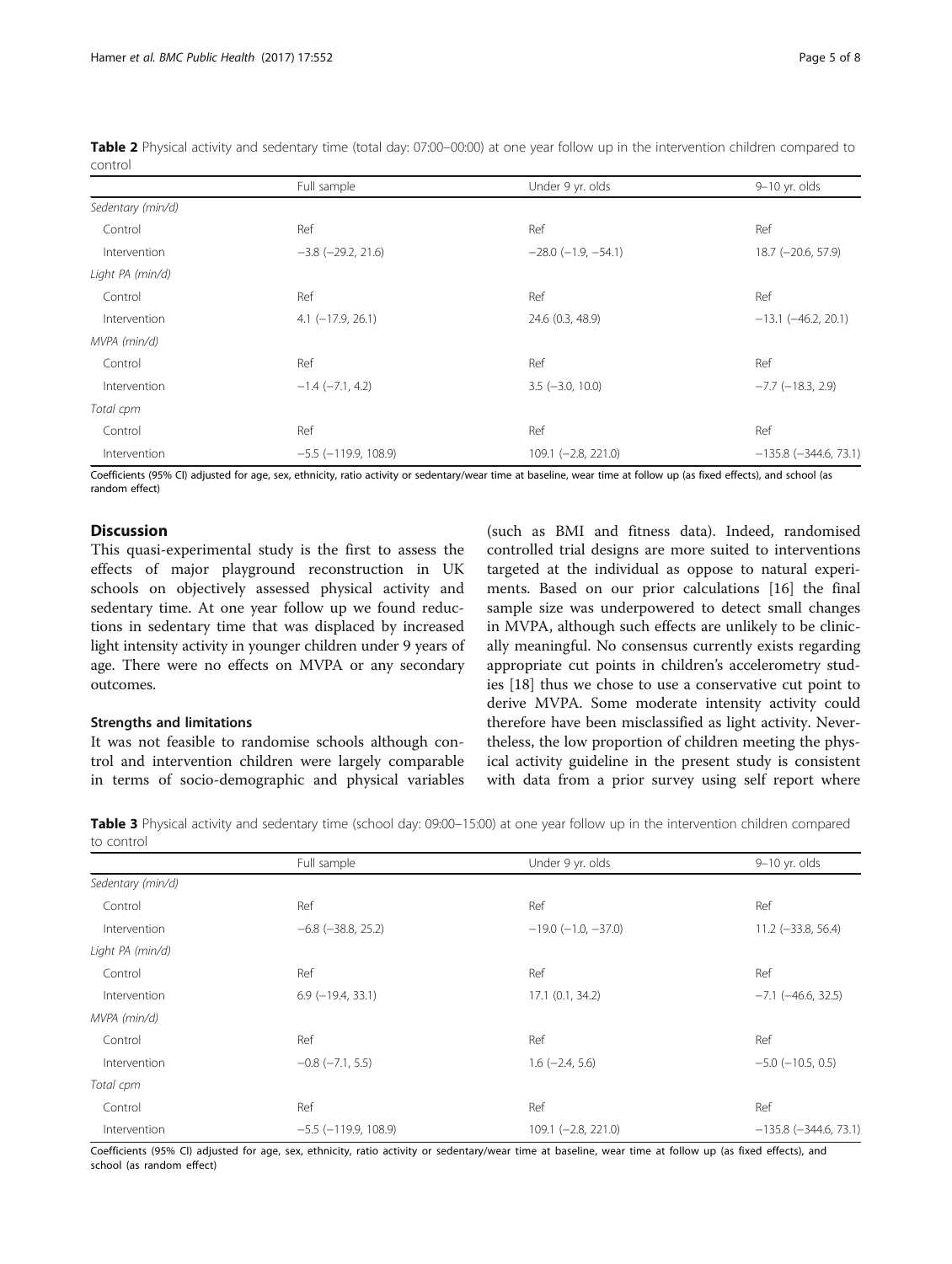<span id="page-5-0"></span>only 12% of children from Camden met the guideline [[19\]](#page-6-0). The experimental rigour of the present study was maximised by employing a longitudinal design, performing a comparison with control schools, implementing a robust objective measurement of physical activity (avoiding seasonal effects by performing baseline and follow-up at the same time of year), and employing an ethnically diverse sample to increase generalisability of the findings. The playgrounds were designed by professional design teams informed by the children, and assessed independently by researchers.

#### Comparison with other studies

School-based interventions, such as printed educational materials and changes to the school curriculum, have had limited effects on physical activity levels and sedentary behaviour [[9](#page-6-0)–[11](#page-6-0)]. Other interventions have focused on maximising physical activity during recess where children are free to choose their activities. Existing evidence has suggested that social structures, physical ability and playground space may influence physical activity levels during recess [[20\]](#page-6-0) For example, restricting activities that dominate the playground (ie, soccer played by strongest boys) to specified areas or allowing fewer children at the same time to play have been trialled as strategies to increase physical activity [[21](#page-6-0), [22](#page-6-0)]. Other interventions have included playground markings [\[23](#page-6-0)–[25](#page-6-0)] time-management [\[26](#page-6-0)] obstacle courses or fitness breaks, [[27](#page-6-0)] equipment provision and increasing the amount of playground facilities [\[28](#page-7-0)–[31\]](#page-7-0) and combinations of these approaches [\[32](#page-7-0)–[34](#page-7-0)]. Taken together these studies have produced mixed findings possibly because of short-term follow up, weak study design (e.g., lack of control groups), and some without objective physical activity assessment. Nevertheless, they provide a possible explanation as to why the present intervention was successful only in the younger children, as the new playground structures are likely to have created dedicated space for younger, more timid children to play (ie, play on new equipment was restricted to certain classes on each day) and restricted other more dominant activities to certain areas of the playground.

Consistent with other interventions that have employed objective physical activity assessment [\[10](#page-6-0)] we did not observe any changes in MVPA, only increases in light intensity activity that displaced sedentary time. This is perhaps unsurprising as the types of moderate -vigorous activities undertaken on the new playground structures (e.g. climbing and swinging) may not have been properly recorded by the accelerometer. This type of activity may foster improvements in muscle strength and balance, and it is possible that the full impacts of the intervention on physical health were under-estimated. Despite large changes in sedentary time we did not observe effects on secondary outcomes such as adiposity, which is largely consistent with existing literature where high quality evidence on the adverse health effects of sedentary behaviour in children is lacking [\[35](#page-7-0)–[37](#page-7-0)]. Stronger evidence on health effects of sedentary behaviour exists in adult populations [[38](#page-7-0), [39](#page-7-0)] and sedentary habits are likely to track across the lifecourse [\[4\]](#page-6-0) thus reducing sedentary time in childhood may yield more active behaviours in adulthood.

Existing playground interventions have tended to only measure physical activity during recess periods although we measured total activity/sedentary across the whole day (on school days and the weekend) as the children may have compensated for any increase in physical activity at school by increases in sedentary time after school. In fact our data suggested that the reduction in school sedentary time only reflected ~70% of the reduction in total sedentary time. Some schools allowed children to use the new playgrounds after school. Nevertheless, the correlates of after school sedentary behaviour are poorly understood [\[40](#page-7-0)].

#### Process evaluation

The process evaluation suggests that the new playgrounds were enjoyed by the children using them and that this had positive repercussions on perceived self-efficacy, wellbeing and social interactions. This is of interest as research suggests that self-efficacy and social interaction have a positive association with children's health behaviours [[41](#page-7-0)]. Indeed, an increase in self-efficacy has been shown to increase physical activity participation [[42](#page-7-0)].

#### Conclusion

Changing the physical school environment did not influence physical activity. However, in post-hoc analyses the intervention was effective in displacing sedentary time in younger children only. The intervention was unsuccessful in older children suggesting that more intensive interventions are required involving not only the physical environment but also at the level of the individual, the family, and societal levels. Qualitative data suggested that the children enjoyed the new playgrounds and experienced a perceived positive change in well-being and social interactions.

#### Additional file

[Additional file 1:](dx.doi.org/10.1186/s12889-017-4483-5) Results from the qualitative study (Table S1. Topic Guide; Table S2. Overview of thematic results; Table S3. Extracted quotes) (DOCX 17 kb).

#### Abbreviations

BMI: Body mass index; MVPA: Moderate-vigorous physical activity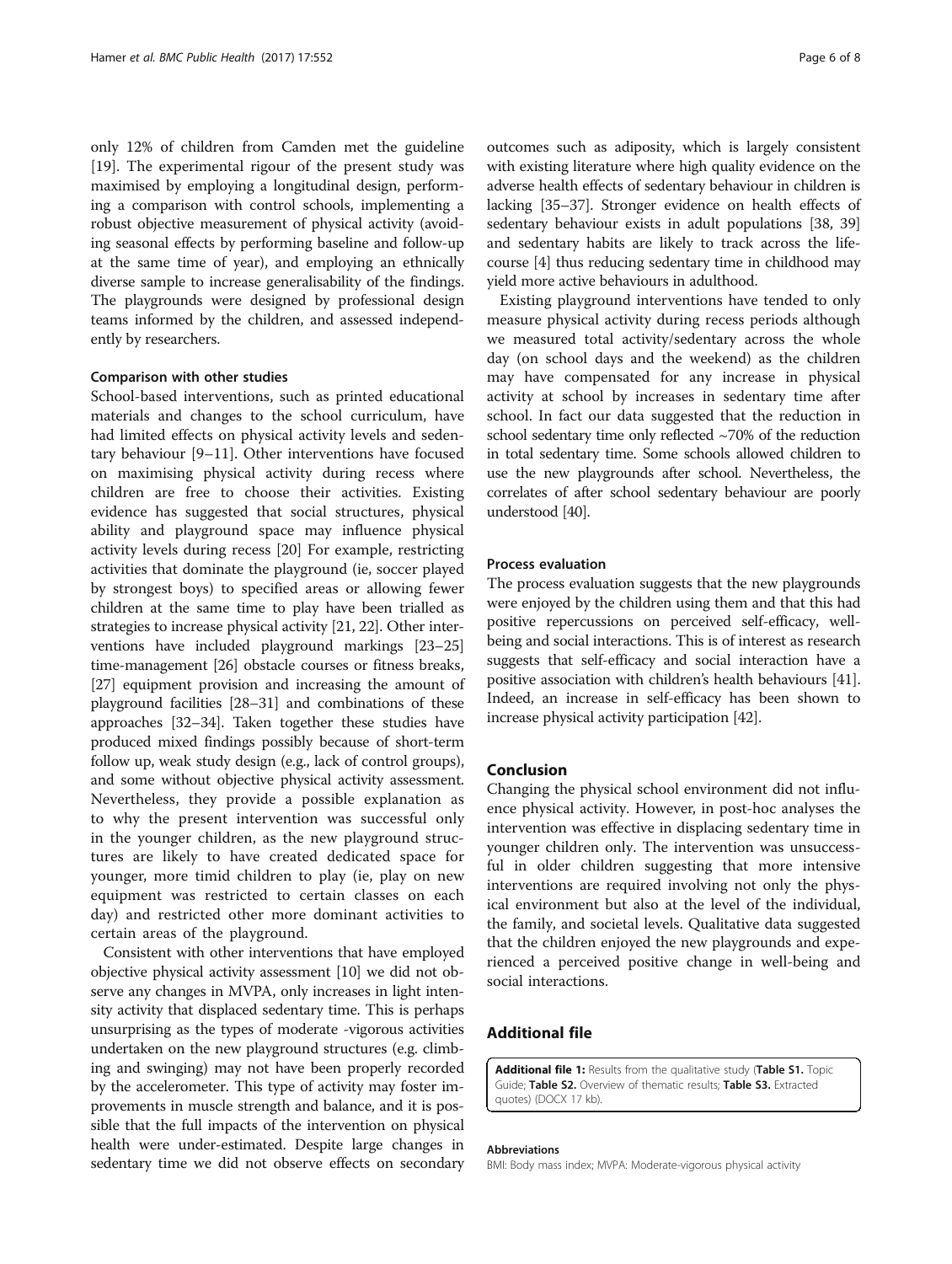#### <span id="page-6-0"></span>Acknowledgements

We acknowledge the contributions of Abigail Barnett, Sanchia Legister, Shila Khoshkbari, Sophie Sparrow, Patrycja Cholewa, Paula Hurril, Suzie Munnery, and Verena Trend to data collection, and the staff from all schools for their cooperation.

#### Funding

This work was supported by The Economic and Social Research Council, UK (ES/M003795/1). The playground redesign was funded by Camden Clinical Commissioning Group and London Borough of Camden. MH acknowledges support from the National Institute for Health Research (NIHR) Leicester Biomedical Research Centre, which is a partnership between University Hospitals of Leicester NHS Trust, Loughborough University and the University of Leicester. The funders had no role in the study design; in the collection, analysis and interpretation of data; in writing of the report; or in the decision to submit the paper for publication.

#### Availability of data and materials

The datasets used and/or analysed during the current study are available from the corresponding author on reasonable request.

#### Authors' contributions

MH obtained funding, conceptualized and designed the study, drafted the initial manuscript, and approved the final manuscript as submitted. He is the manuscript's guarantor. LS and DA conceptualized and designed the study, co-ordinated data collection, and approved the final manuscript as submitted. GK led the process evaluation under supervision of LS. AS conceptualized and designed the study, provided statistical input and approved the final manuscript as submitted. CK conceptualized and designed the study, and approved the final manuscript as submitted.

#### Competing interests

The authors declare that they have no competing interests.

#### Consent for publication

Not applicable.

#### Ethics approval and consent to participate

Head teachers from each school provided explicit written consent for their schools and school children to take part in the study. Parents were given the option to "opt-out" their child(ren). Ethical approval was granted for the opt-out process by the University College London Research Ethics Committee (4400/002).

#### Publisher's Note

Springer Nature remains neutral with regard to jurisdictional claims in published maps and institutional affiliations.

#### Author details

<sup>1</sup>School of Sport, Exercise & Health Sciences, National Centre for Sport & Exercise Medicine, Loughborough University, Leicestershire, UK. <sup>2</sup>Department of Epidemiology & Public Health, University College London, London, UK. <sup>3</sup>Institute Sport, Exercise & Health, University College London Hospital, London, UK. <sup>4</sup>Population Health Research Institute, St. George's, University of London, London, UK. <sup>5</sup>The Cambridge Centre for Sport and Exercise Sciences, Department of Life Sciences, Anglia Ruskin University, Cambridge, UK.

# Received: 17 February 2017 Accepted: 1 June 2017<br>Published online: 07 June 2017

#### References

- 1. Janssen I, Leblanc AG. Systematic review of the health benefits of physical activity and fitness in school-aged children and youth. Int J Behav Nutr Phys Act. 2010;7:40.
- 2. Ekelund U, Luan J, Sherar LB, et al. Moderate to vigorous physical activity and sedentary time and cardiometabolic risk factors in children and adolescents. JAMA. 2012;307:704–12.
- 3. Telama R. Tracking of physical activity from childhood to adulthood: a review. Obesity Facts. 2009;2:187–95.
- 4. Smith L, Gardner B, Hamer M. Childhood correlates of adult TV viewing time: a 32-year follow-up of the 1970 British cohort study. J Epidemiol Community Health. 2015;69(4):309–13.
- 5. Joint Health Surveys Unit. The Health Survey for England. The Information Centre for Health and Social Care, 2009, Leeds. 2008; [www.ic.nhs.uk/pubs/](http://www.ic.nhs.uk/pubs/hse08physicalactivity) [hse08physicalactivity](http://www.ic.nhs.uk/pubs/hse08physicalactivity)
- 6. Department of Health. Start Active Stay Active: A report on physical activity for health from the four home countries' Chief Medical Officers (UK). July 2011.
- 7. Ding D, Sallis JF, Kerr J, et al. Neighborhood environment and physical activity among youth a review. Am J Prev Med. 2011;41:442–55.
- Sallis JF, Cerin E, Conway TL, et al. Physical activity in relation to urban environments in 14 cities worldwide: a cross-sectional study. Lancet. 2016; 387(10034):2207–17.
- 9. Dobbins M, Husson H, DeCorby K, et al. School-based physical activity programs for promoting physical activity and fitness in children and adolescents aged 6 to 18. Cochrane Database Syst Rev. 2013;2:CD007651.
- 10. Metcalf B, Henley W, Wilkin T. Effectiveness of intervention on physical activity of children: systematic review and meta-analysis of controlled trials with objectively measured outcomes (EarlyBird 54). BMJ. 2012;345:e5888.
- 11. Kipping RR, Howe LD, Jago R, et al. Effect of intervention aimed at increasing physical activity, reducing sedentary behaviour, and increasing fruit and vegetable consumption in children: active for life year 5 (AFLY5) school based cluster randomised controlled trial. BMJ. 2014;348:g3256.
- 12. Morton KL, Atkin AJ, Corder K, et al. The school environment and adolescent physical activity and sedentary behaviour: a mixed-studies systematic review. Obes Rev. 2016;17(2):142–58.
- 13. Broekhuizen K, Scholten AM, de Vries SI. The value of (pre)school playgrounds for children's physical activity level: a systematic review. Int J Behav Nutr Phys Act. 2014 May 3;11:59.
- 14. Parrish AM, Okely AD, Stanley RM, et al. The effect of school recess interventions on physical activity : a systematic review. Sports Med. 2013; 43(4):287–99.
- 15. Brink LA, Nigg CR, Lampe SM, et al. Influence of schoolyard renovations on children's physical activity: the learning landscapes program. Am J Public Health. 2010;100(9):1672–8.
- 16. Smith L, Kipps C, Aggio D, et al. Camden active spaces: does the construction of active school playgrounds influence children's physical activity levels? A longitudinal quasi-experiment protocol. BMJ Open. 2014; 4(8):e005729.
- 17. Braun V, Clarke V. Using thematic analysis in psychology. Qual Res Psych. 2006;3:77–101.
- 18. Butte NF, Ekelund U, Westerterp KR. Assessing physical activity using wearable monitors: measures of physical activity. Med Sci Sports Exerc. 2012;44(1 Suppl 1):S5–12.
- 19. Camden Joint Strategic Needs Assessment 2014/15. Camden Clinical Commissioning Group, NHS Camden. Chapter 9: Physical Activity. [www.camden.gov.uk/jsna](http://www.camden.gov.uk/jsna)
- 20. Pawlowski CS, Andersen HB, Troelsen J, Schipperijn J. Children's physical activity behavior during school recess: a pilot study using GPS, accelerometer, participant observation, and go-along interview. PLoS One. 2016;11(2):e0148786.
- 21. D'Haese S, Van Dyck D, De Bourdeaudhuij I, et al. Effectiveness and feasibility of lowering playground density during recess to promote physical activity and decrease sedentary time at primary school. BMC Public Health. 2013;13:1154.
- 22. Zask A, van Beurden E, Barnett L, et al. Active school playgrounds- myth or reality. Results of the 'move it groove it' project. Prev Med. 2000;33:402–8.
- 23. Stratton G. Promoting children's physical activity in primary school: an intervention study using playground markings. Ergonomics. 2000; 43:1538–46.
- 24. Stratton G, Mullan E. The effect of multicolour playground markings on children's physical activity level during recess. Prev Med. 2000;41:828–33.
- 25. Blaes A, Ridgers ND, Aucouturier J, et al. Effects of a playground marking intervention on school recess physical activity in French children. Prev Med. 2013 Nov;57(5):580–4.
- 26. Cardon G, van Cauwenberghe E, Labarque V, et al. The contribution of playground factors in explaining children's PA during recess. Int J Behav Nutr Phys Act. 2008;5:11.
- 27. Scruggs PW, Beveridge SK, Watson DL. Increasing children's school time physical activity using structured fitness breaks. Pediatr Exerc Sci. 2003;15:156–69.